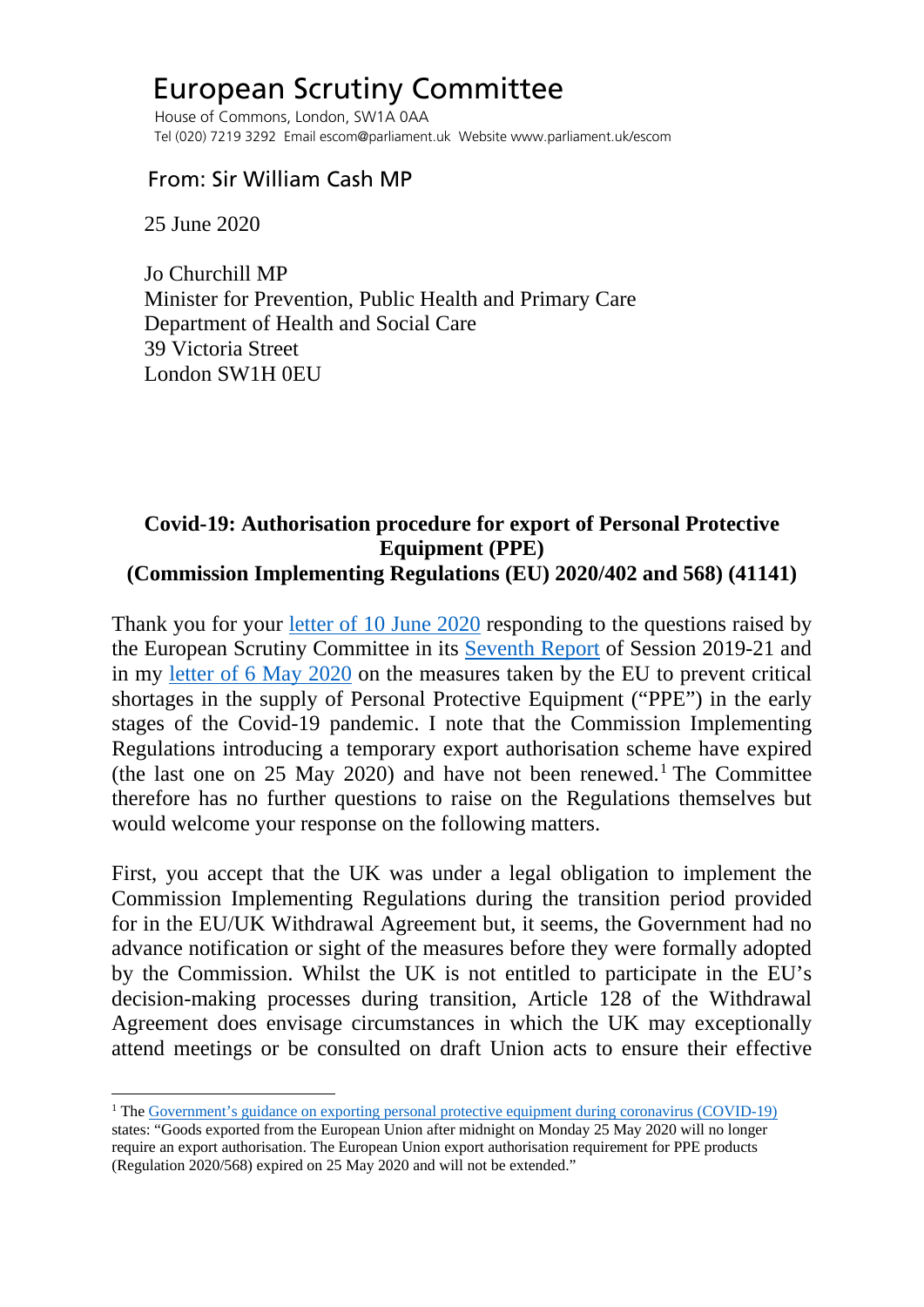implementation and application in the UK.<sup>[2](#page-1-0)</sup> Do you consider that the UK should have had greater involvement in the process leading to the adoption of the Commission Implementing Regulations? I would also welcome a response to the broader question raised in my previous letter which asked you to explain what mechanisms exist to ensure that the Government has adequate notice of EU laws which will apply to the UK during transition *before* they take effect.

Second, you tell us in your letter that "it would not be appropriate for the UK Government to comment on the content" of the Commission Implementing Regulations. The Committee recognises that the Government has limited means to influence or inform the content of EU laws that are applicable to the UK during the transition period, but can see no reason why you cannot comment on the policy choices made (in this case) by the Commission and their implications for the UK. It is fundamental to the process of scrutiny that the Government does engage with the substance of EU laws that are binding on the UK, even if only for a limited period, and we seek an assurance that you intend to do so.

Third, the Committee would welcome more meaningful engagement from the Government on the practical implications of future divergence in laws relating to trade in goods applicable to Northern Ireland under the Protocol on Ireland/Northern Ireland and the rest of the UK after transition. Using these Regulations as an example, if the Commission were to adopt similar measures to address a critical shortage in essential goods (in this case PPE) after transition, the Government would presumably have to apply the criteria set out in the Regulations to decide whether to authorise the export of PPE from Northern Ireland to the rest of the UK unless the Regulations included a specific exemption for Northern Ireland. Do you agree with this analysis?

Finally, you say that the UK has expressed an interest in participating in two EU procurement schemes concerning medicines and will consider taking part in other EU schemes "on a case by case basis". You also confirm that the UK continues to participate in and contribute to the EU Civil Protection Mechanism during transition. The Committee would welcome further details as and when these procurement schemes are formally launched. We also ask you whether the UK has contributed medical equipment, including PPE and ventilators, to the rescEU stockpile and whether the UK has made any call on this stockpile to manage shortages of PPE in the UK during the pandemic.

<span id="page-1-0"></span>

<sup>&</sup>lt;sup>2</sup> See Article 128(5) and (7) of the [EU/UK Withdrawal Agreement.](https://assets.publishing.service.gov.uk/government/uploads/system/uploads/attachment_data/file/840655/Agreement_on_the_withdrawal_of_the_United_Kingdom_of_Great_Britain_and_Northern_Ireland_from_the_European_Union_and_the_European_Atomic_Energy_Community.pdf)